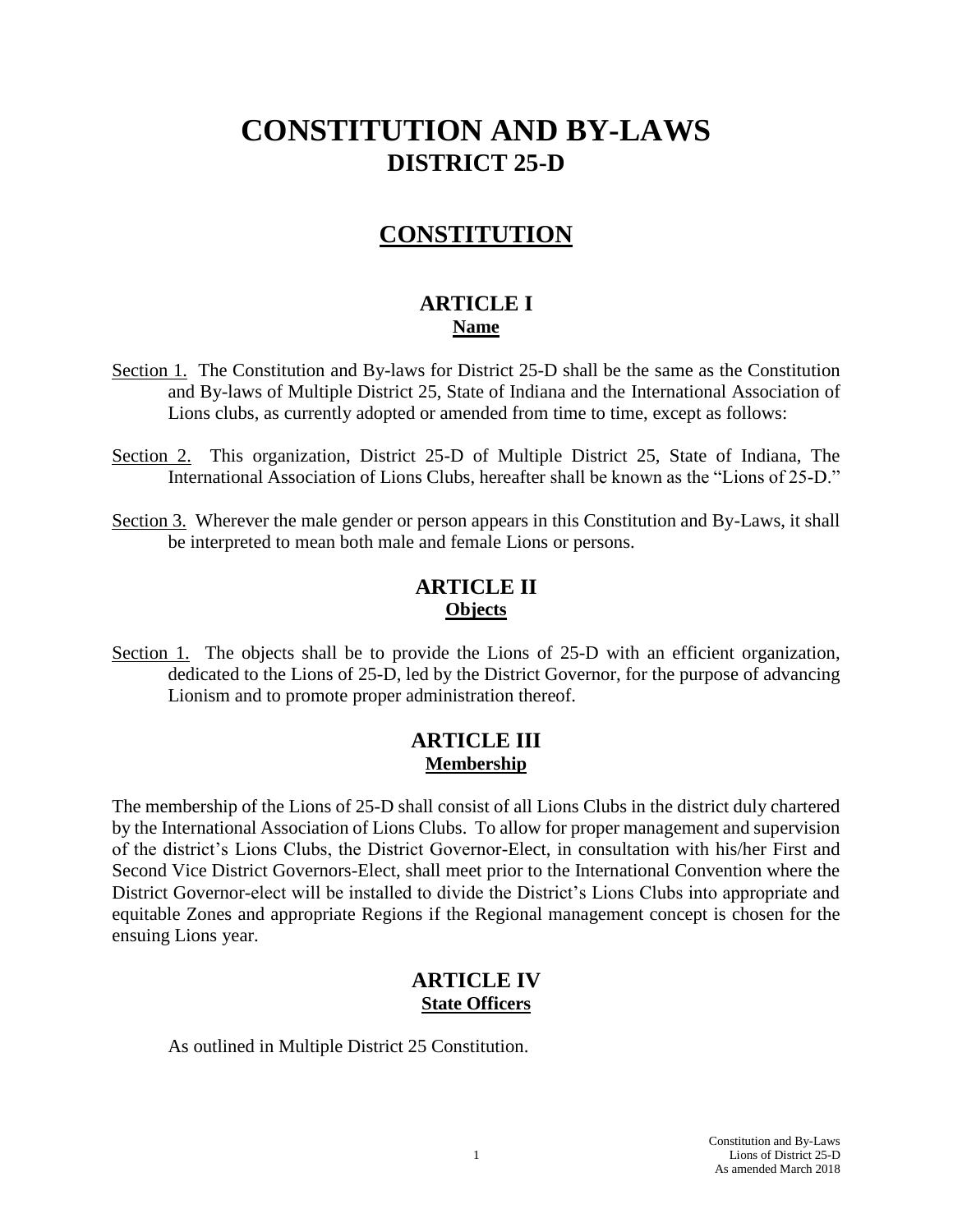### **ARTICLE V State Council**

As outlined in the Multiple District 25 Constitution.

### **ARTICLE VI Convention**

- Section 1. A District Convention shall be held annually, the date of which will be no less than thirty (30) days and not more than ninety (90) days prior to the opening date of the Multiple District 25 State Convention.
- Section 2. The business of the District Convention shall consist of (1) the election of the District Governor, Vice District Governor, Second Vice District Governor, and all other elective District 25-D officers and committee persons, (2) reports of committee persons, awards and recognitions, (3) Necrology service and (4) other such business and activities as may be deemed necessary and proper.

#### Section 3.

- a. Each club in good standing shall be entitled to one (1) delegate and one (1) alternate for each ten (10) members, who have been enrolled for at least one (1) year and one (1) day in the club or a major fraction thereof, as shown on the records of the Lions International on the first day of the month preceding the month during which the convention is held, PROVIDED, however that each such club shall be entitled to at least one (1) delegate and one (1) alternate. Each club shall be considered in good standing when all accounts are current with the International Association of Lions Clubs, the Lions of Indiana and the Lions of 25-D.
- b. Only certified delegates shall be entitled to vote on any question. Every delegate must be personally present to vote. No delegate may cast more than one (1) vote on any question. There shall be no voting by proxy. The District Cabinet shall provide the method whereby delegates and alternates shall be identified and certified as voting members of the convention.
- c. All current and Past District governors, when properly registered and certified, shall be accredited delegates to the District convention. Current and Past District governors shall not be counted in the delegate quota of their club.
- d. Any member in good standing of a chartered Lions Club in good standing in the District shall be entitled to speak on any question before the convention, subject only to the convention rules.
- e. Each club that is not in good standing shall be notified of its status of the District Treasurer forty-five (45) days before the convention. The notification will include a statement that failure to bring the club's account up-to-date will forfeit the club's delegates right to vote at the convention.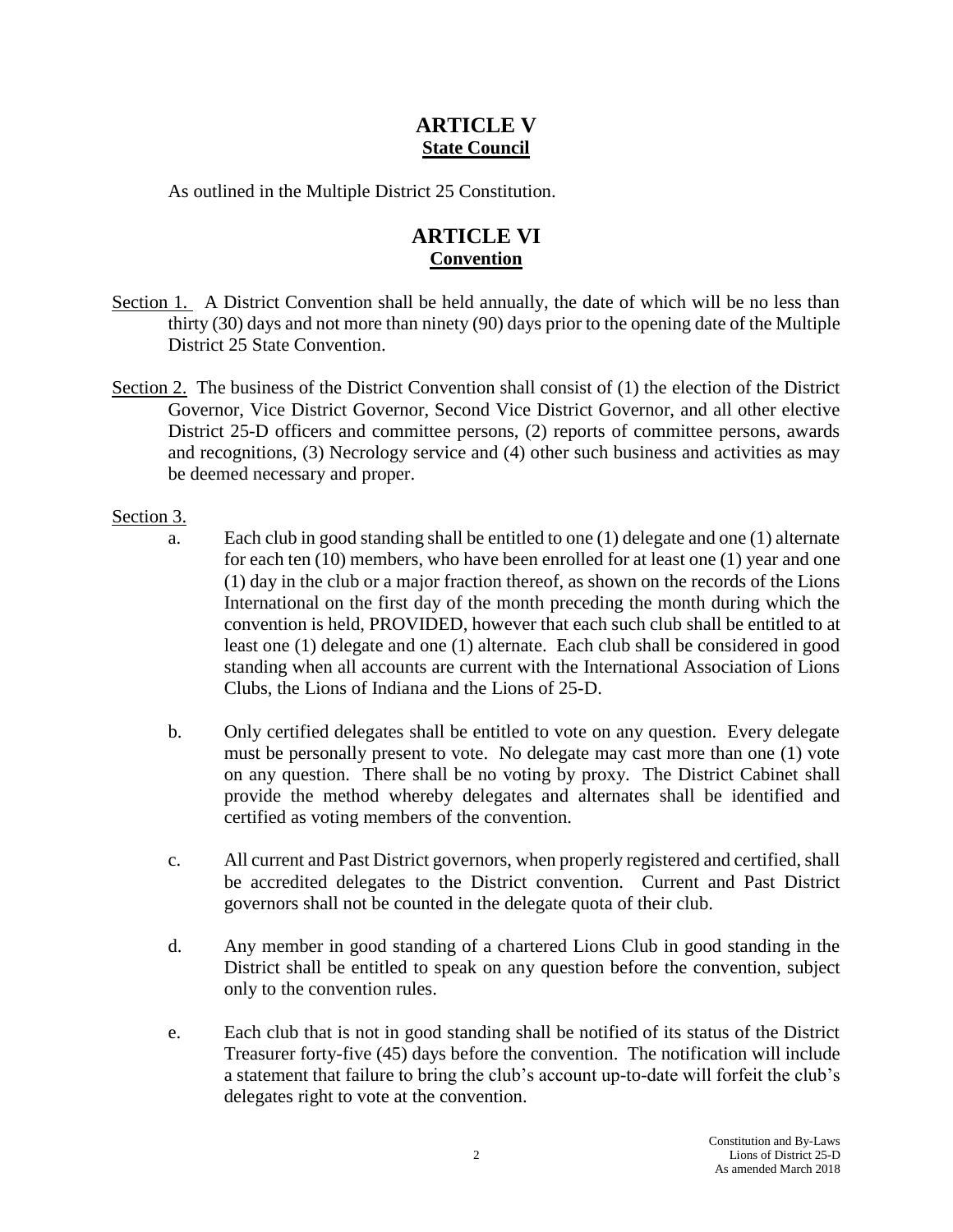- Section 4. Forty (40) delegates shall constitute a quorum for the transaction of business, including the amendment of the Constitution and By-laws. A majority of the delegates present and voting at any business session shall be sufficient to decide questions before the convention.
- Section 5. Unless otherwise provided by the Constitution and By-laws of Multiple District 25-D or Lions International or by local statute or common law, all questions of order of procedure shall be determined in accordance with the most recently revised Robert's Rules of Order.

#### Section 6.

- a. All candidates standing for election or a vote of endorsement at the District Convention shall have their names placed in nomination at the first business session at the District Convention. All nominations of all announced and qualified candidates shall be made by the District Chairman of the Nominations and Elections Committee. Nominations from the floor may be allowed only if there is no declared and qualified candidate for that office.
- b. The District Chairman of the Nominations and Elections Committee shall determine that every candidate meets the required qualifications for the office before placing the name of the candidate in nomination.
- c. Any candidate may have a seconding nomination not to exceed three (3) minutes. Floor demonstrations may be made immediately following the seconding nomination for any candidate. Demonstrations will be limited to three (3) minutes.

#### **ARTICLE VII Indiana International Convention Commission**

As outlined in Multiple District 25 Constitution.

### **ARTICLE VIII District Officers/Cabinet**

- Section 1. The officers of the District shall be the voting members of the District Cabinet, which shall consist of the District Governor (who shall be the presiding officer), the Immediate Past District Governor, the first Vice District Governor, the Second Vice District governor, the Cabinet Secretary, the Cabinet Treasurer, the Region Chairmen and Zone Chairmen. All other elected or appointed members of the Cabinet shall be non-voting members.
- Section 2. There shall be no voting by proxy.
- Section 3. The non-voting ex-officio members of the Cabinet shall consist of the District Committee Chairmen and other deemed necessary and so named by the sitting District Governor.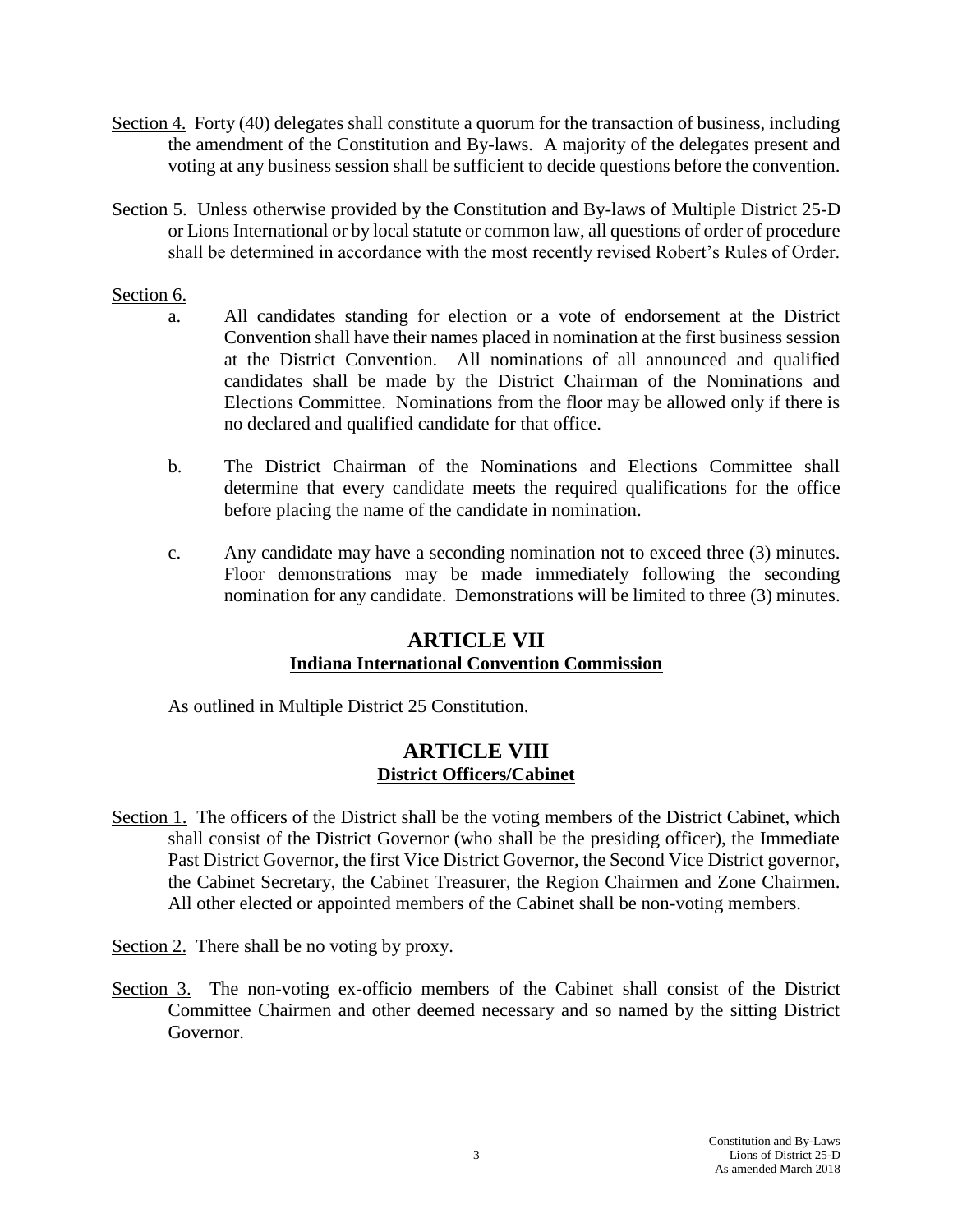### **ARTICLE IX Past District Governors Club**

As outlined in Multiple District 25 Constitution.

### **ARTICLE X Finance and State Funds**

- Section 1. In addition to the dues and funds listed in the State Constitution, the Cabinet Treasurer shall charge against and collect from each Lions Club in the District a per-capita dues of one dollar (\$1.00) per member each year.
- Section 2. The district per capita dues referred to in the foregoing section shall be allocated for the following purposes:
	- a. Seventy-five cents (.75) per year to a district convention fund to reduce the cost of convention for attendees.
	- b. Twenty-five cents (.25) per year to the First Vice District Governor's Expense Fund.
	- c. The remaining \$71,161.71 gift from the Muncie Lions be administered as follows:
		- (1) The monies shall be invested in a passive investment portfolio administered by a certified investment planner;
		- (2) Three percent (3%) of the portfolio balance as of June 30 of each year shall be drawn from the portfolio and paid to District 25-D.
		- (3) The District's Audit Chair shall be appointed for a three (3) year term and be the District's representative to receive investment reports and ensure the annual 3% distribution is forwarded to the then current District Cabinet Treasurer. The Audit Chair will also provide an investment report at each Cabinet meeting.
		- (4) The annual distribution shall be used by the then sitting District Cabinet in support of District initiatives to include youth activities.

### **ARTICLE XI State Projects**

As outlined in Multiple District 25 Constitution.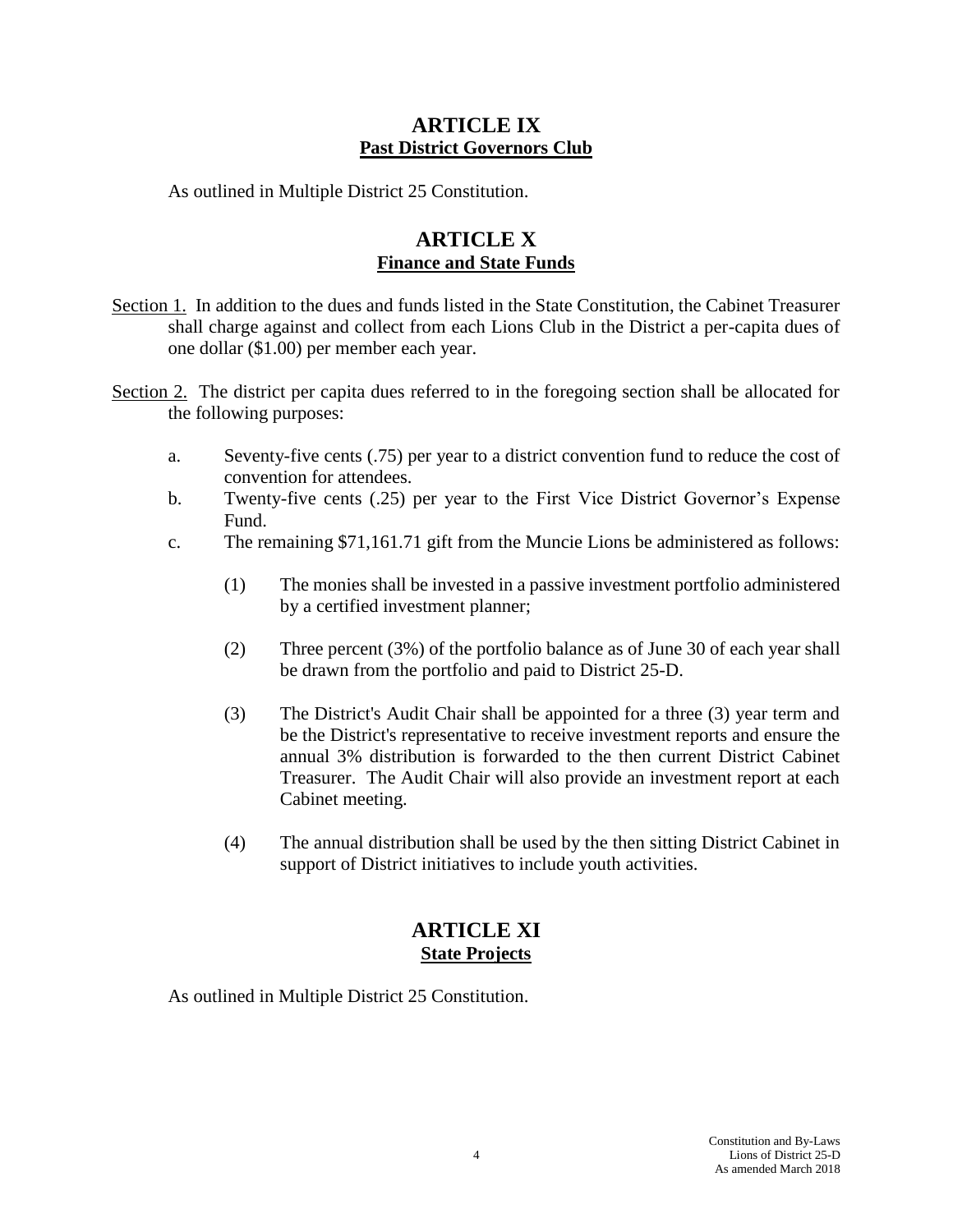### **ARTICLE XII Indiana Lions Foundation and State Holding Corporation**

As outlined in Multiple District 25 Constitution.

### **ARTICLE XIII Amendments**

- Section 1. This Constitution may be amended only at the regular District Convention by a majority vote of the delegates present at the business session of said Convention.
- Section 2. All proposed amendment changes to the District's Constitution must be submitted in writing to the Chairman of the Constitution and By-laws Committee no later than thirty (30) days prior to the District's third Cabinet meeting.
- Section 3. The Cabinet Secretary shall deliver a copy of all proposed amendment to the Constitution and/or By-Laws to each Club Secretary by email or U.S. mail no later than thirty days prior to the District Convention.
- Section 4. Proposed amendment changes may be submitted by the District Cabinet, District Trustees, District Committee Chairmen or clubs within the District.
- Section 5. The District's Constitution and By-laws Committee will prepare and make available the ballots to be used at the District Convention for any proposed amendments to the Constitution and By-laws. The Committee will compile the results of the vote and pass the results to the District governor so the results may be announced to the Convention prior to the adjournment.
- Section 6. No proposed amendments will be accepted or considered from the floor during the District convention.
- Section 7. All amendments shall become effective upon the adjournment of the District Convention at which they are adopted.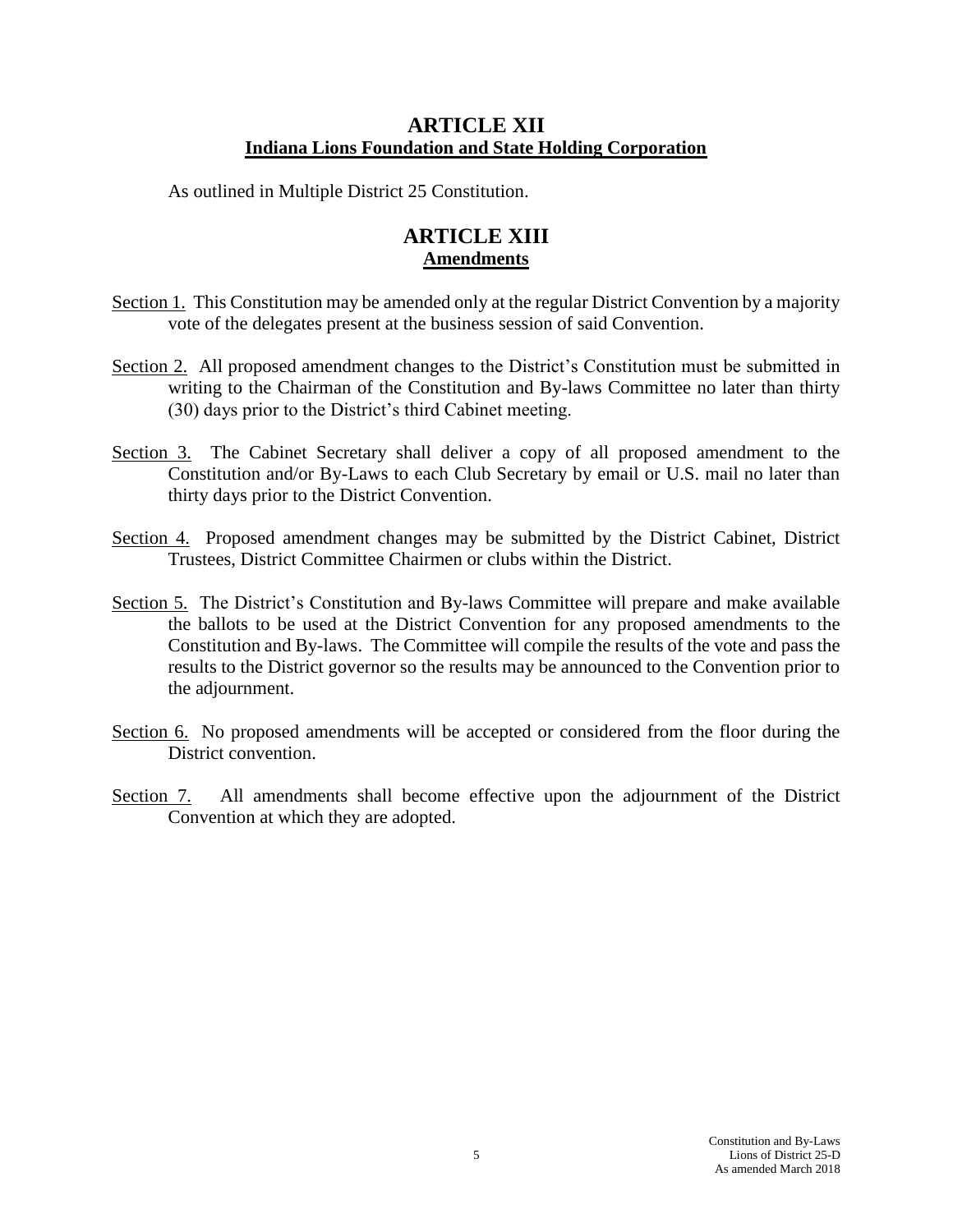# **BY-LAWS**

### **ARTICLE I Nominations and Elections**

- Section 1. The incoming District Governor shall appoint a Nominations/Elections Committee of not more than five (5) members, each of whom shall be a member of a different chartered Lions Club with in the District. Appointed Committee members may not hold any other District, State, or International Office.
- Section 2. The Incoming District Governor shall designate one (1) member of the District's Nomination/Elections Committee to act as the Committee Chairman. The District's Nomination/Elections Committee Chairman shall be a member of the State Nominations and Elections Committee.
- Section 3. The District Nominations and Election Committee shall receive written nomination of any Lion in good standing for District Governor or First Vice District Governor or Second Vice District Governor provided that the nomination is endorsed by a majority of the members in good standing of the candidate's club, or a majority of the clubs in the District. Further, all nominations and endorsements must be received in writing by the Nominations/Elections Committee no later than sixty (60) days prior to the District convention.
- Section 4. The District Nominations and Elections Committee shall receive written nominations of any Lions in good standing for the position of Trustee for the five (5) State Projects; i.e. Lions Cancer Control Fund of Indiana, Inc.; Indiana Lions Eye Bank, Inc.; Indiana Lions for Leader Dog, Inc.; Indiana Lions Speech and Hearing, Inc. and Indiana Lions for the Indiana School for the Blind and Visually Impaired, Inc. Nominations for these positions shall be in accordance with the procedures outlined in Section 3 above. Lions elected to these positions shall serve a three  $(3)$  year term commencing July 1<sup>st</sup> following the District Convention.
- Section 5. The District Nominations and Elections Committee shall receive written nomination of any Lion in good standing for the position of Trustee for the Indiana Lions Foundation, Inc. and the Lions of Indiana State Office Holding Corporation, Inc. Nomination for this position shall be in accordance with the procedures outlined in Section 3 above. Lions elected to this position shall serve a three  $(3)$  year term commencing July 1<sup>st</sup> following the District Convention.
- Section 6. The Chairman of the Nominations and Elections Committee shall report the slate of candidates for all elective District positions at the business session of the District Convention.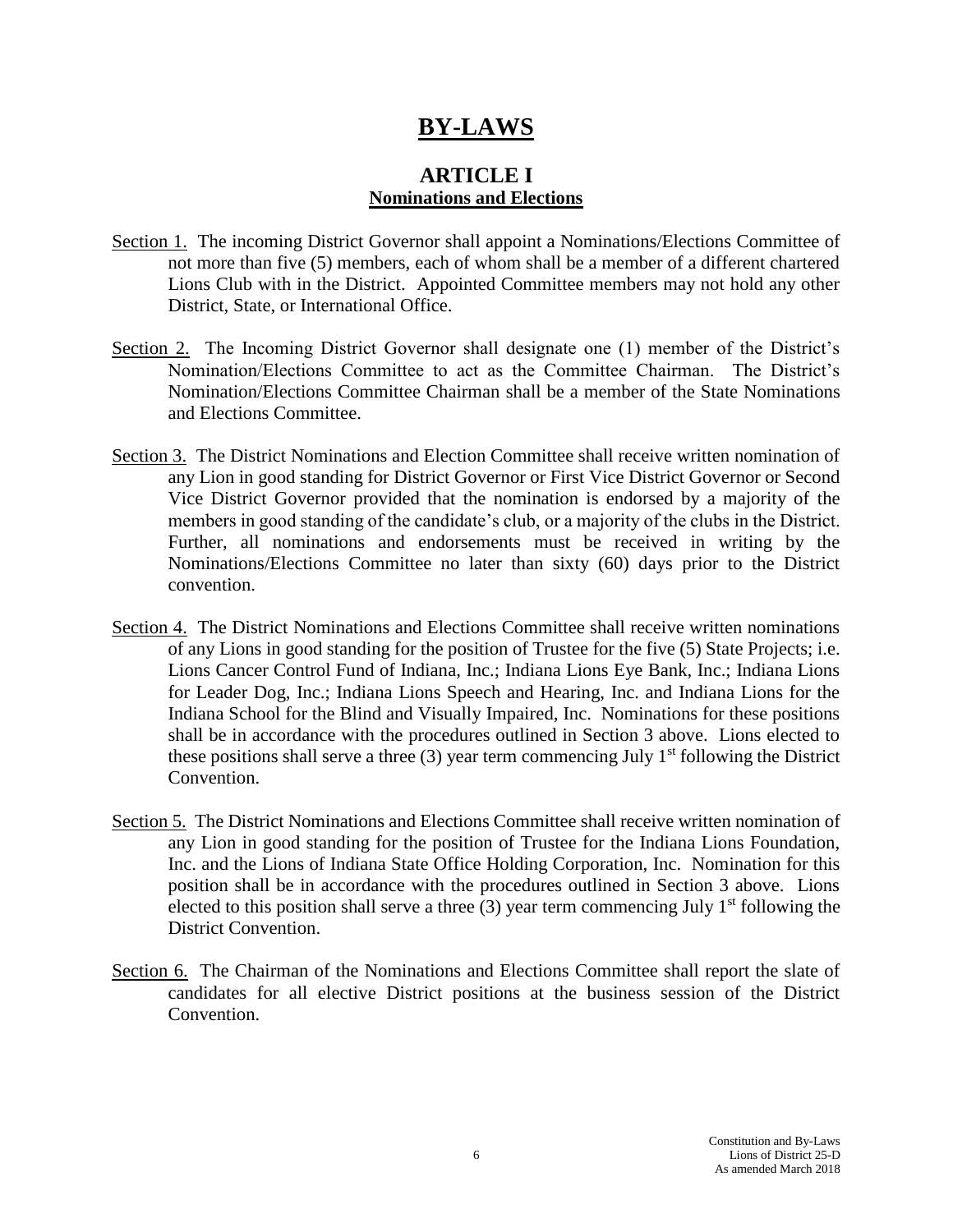#### Section 7.

- a. Ballots which reflect the nominations of qualified candidates will be prepared by the Nominations and Elections committee. Ballots shall provide a place for votes for each candidate.
- b. The Region Chairman of his respective Region shall validate each voting delegate within his Region and then distribute and collect the completed ballots. Completed ballots will be placed in a separate container and turned over to the Nominations and Elections Committee at the completion of the voting.
- c. The Nominations and Elections Committee will compile the results of the ballots.
- d. Each Lion running for the office of District Governor may appoint a poll watcher.
- e. The Nominations and Elections Chairman will present the names of those elected to the District governor so that the results may be announced to the Convention prior to adjournment.
- f. The Cabinet Secretary shall be instructed by the Nominations and Elections Committee Chairman to cast a unanimous ballot for all candidates elected at the District Convention.

### **ARTICLE II Candidates for International Office**

As outlined in Multiple District 25 By-laws.

### **ARTICLE III State Convention and Host Club**

As outlined in Multiple District 25 By-laws.

### **ARTICLE IV State Council**

As outlined in Multiple District 25 By-Laws.

### **ARTICLE V State Comptroller**

As outlined in Multiple District 25 By-Laws.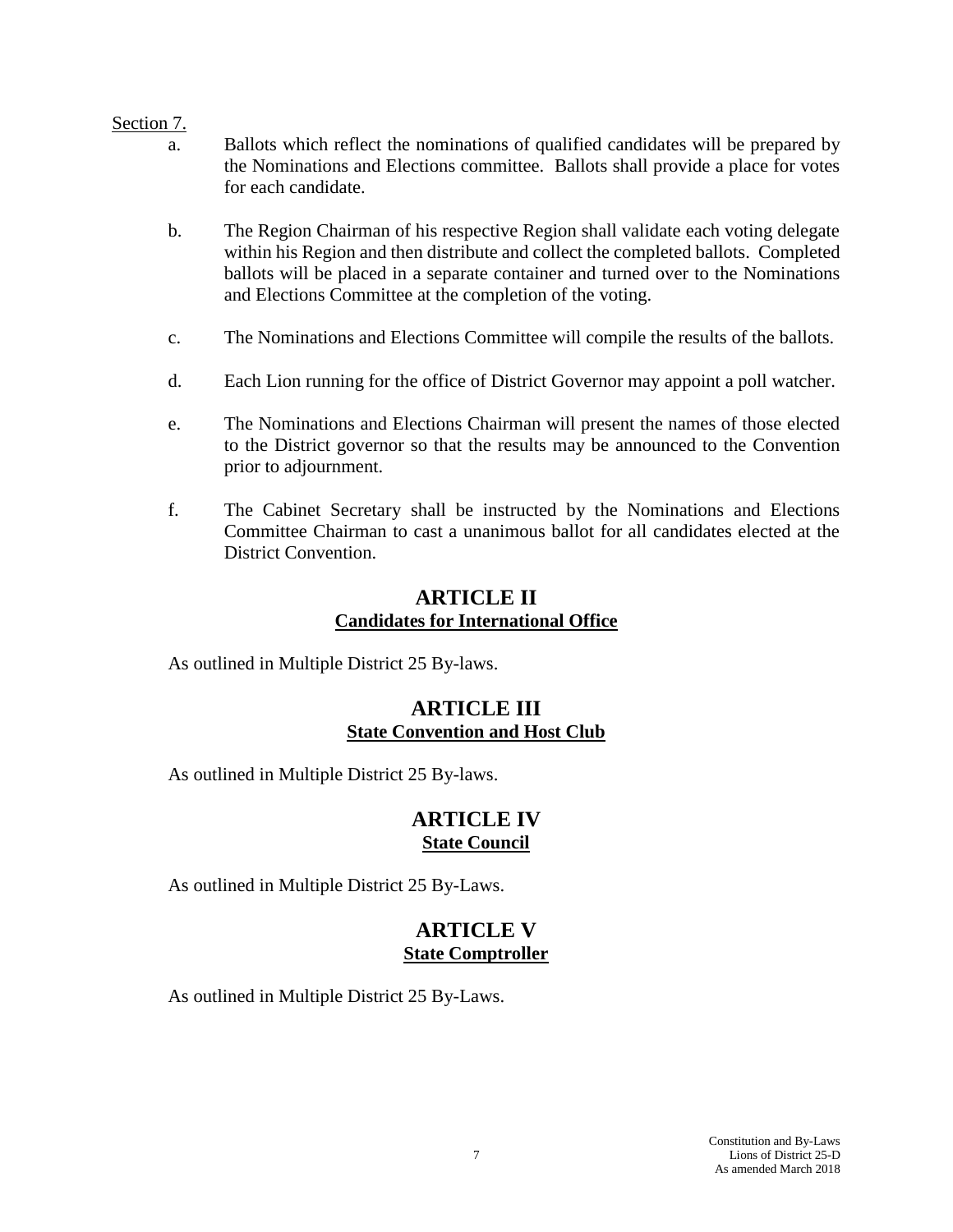### **ARTICLE VI District Governor/Cabinet Organization**

Section 1. A candidate for the office of District Governor shall:

- a. Be an active member in good standing of a Lions Club in good standing in his/her District.
- b. Secure the endorsement of his/her club or a majority of the clubs in his/her District.
- c. Currently be serving as the vice District Governor within the District from which he/she is to be elected.
- d. Only in the event the current Vice District Governor does not stand for election as District governor, or if a vacancy in the position of Vice District Governor exists at the time of the District convention, any club member who fulfills the qualifications for the office of Vice District Governor and who is currently serving or has served one (1) additional year as a member of the District Cabinet, shall fulfill the requirements of this Section.
- Section 2. The District governor shall, within thirty (30) days after taking office, appoint a Zone Chairman for each Zone in the District, a Cabinet Secretary-Treasurer, and other such Cabinet members as this Constitution and By-Laws may provide. The District Governor may appoint a Region Chairman for each Region in the District. Each Cabinet member appointed shall be a member in good standing of a chartered District club in good standing. If a vacancy occurs in any appointed Cabinet office, the District Governor shall fill such vacancy for the unexpired term thereof.
- Section 3. The District Governor's Cabinet is the deliberative and assisting body to the District Governor in the formation of administrative plans and policies affecting the welfare of Lionism within the District. It shall serve in an advisory capacity only. A majority of the District Governor's Cabinet shall constitute a quorum.
- Section 4. The District governor shall call at least one (1) regular meeting of the District Governor's Cabinet each quarter during the year. The first of these meetings shall be held within thirty (30) days after the adjournment of the last International Convention. Ten (10) days written notice of the meeting of the Cabinet shall be given to each member by publication in the District Newsletter or by the Cabinet Secretary.
- Section 5. Special meetings of the District Governor's Cabinet may be called by the District Governor, or may be called upon written request by a majority of the members of the Cabinet. At least five (5) days written, email, or telephonic notice of special meetings of the District Governor's Cabinet shall be given by the District Cabinet Secretary.

Section 6. No elected District Governor shall be permitted to succeed him/herself.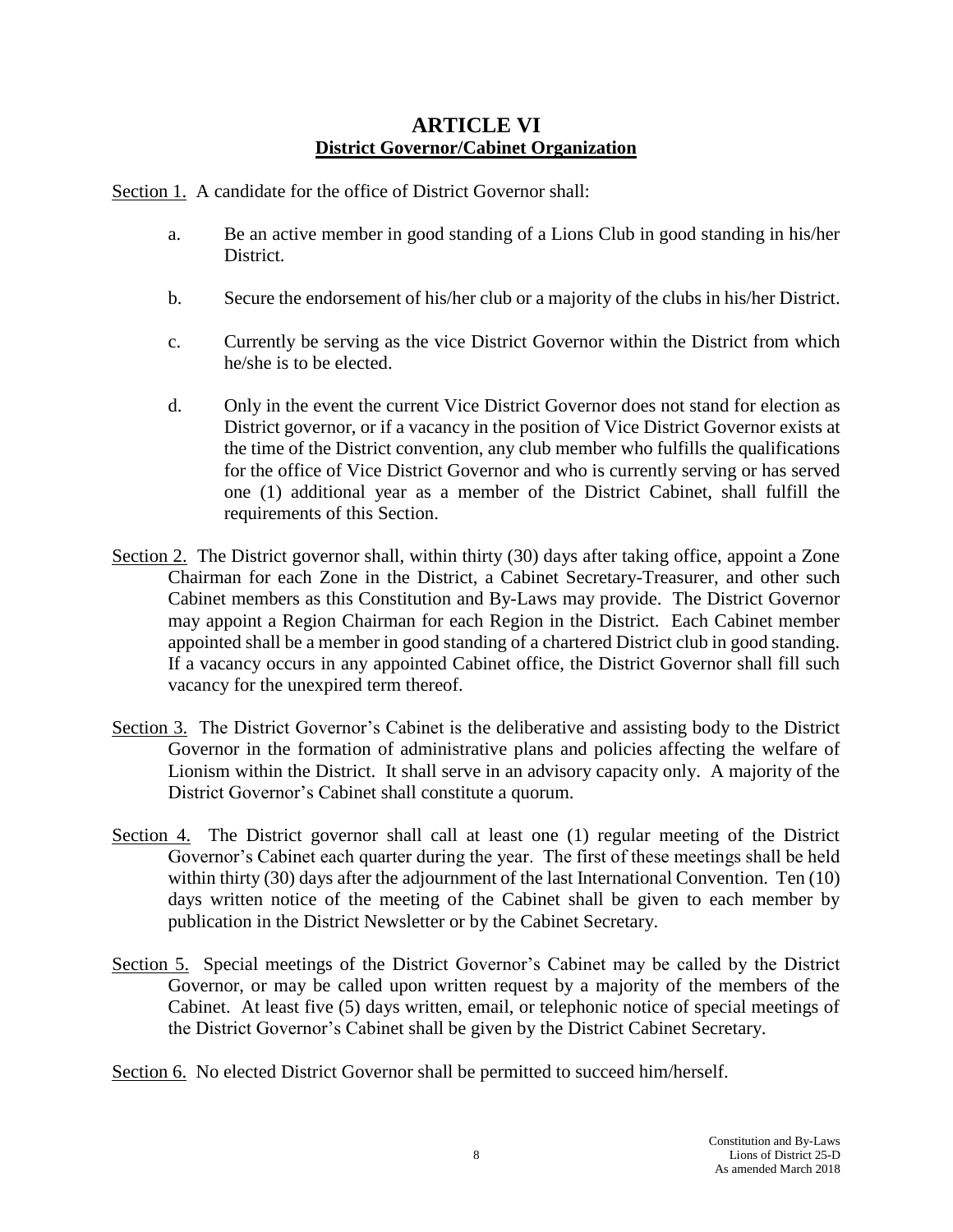### **ARTICLE VII First Vice District Governor & Second Vice District Governor**

- Section 1. First Vice District Governor. The First Vice District Governor election shall be conducted by a secret written ballot, with the First Vice District governor candidate required to secure a majority of the votes cast by the delegates present and voting in order to be declared elected. For purpose of such election, a majority is defined as a number more than one-half of the total valid votes cast excluding blanks and abstentions. The First Vice District Governor shall serve a term of office of one year, which term shall begin with the close of the association's convention held in the year of their election and end at the close of the next convention of the association. No First Vice District Governor may succeed himself or herself in office. Otherwise, an election for the office of First Vice District Governor shall be conducted in accordance with the provisions of the District Constitution and By-Laws. The result of each First Vice District Governor election shall be reported to Lions International by the current District Governor.
	- a. A candidate for the office of First Vice District Governor shall:
		- (1) Be an Active Member in good standing of a chartered Lions Club in good standing in the District.
		- (2) Secure the endorsement of his/her club or a majority of the clubs in the District.
		- (3) Currently be serving as the Second Vice District Governor in 25-D.
		- (4) Only in the event the current Second Vice District Governor does not stand for election as First Vice District Governor, or if a vacancy in the position of Second Vice District Governor exists at the time of the district convention, any club member who fulfills the qualifications for the office of Second Vice District Governor as set forth in these by-laws shall fulfill the requirements of subsection (3) immediately above.
	- b. The First Vice District Governor shall be the Chief Administrative Assistant to the District Governor and will become familiar with the duties of the District governor and be prepared to assume the duties of the District Governor in the event a vacancy occurs in that office. In the event a vacancy occurs in the office of District governor, the First Vice District Governor shall act as the District Governor until such time as the vacancy is filled by the International Board of Directors for the term as provided in the International Constitution.
	- c. The First Vice District Governor will work closely with the District Governor on the District Governor's special projects.
	- d. The First Vice District Governor will serve as Chairman or Co-Chairman of the Global Membership Team with direct responsibility of training new club officers.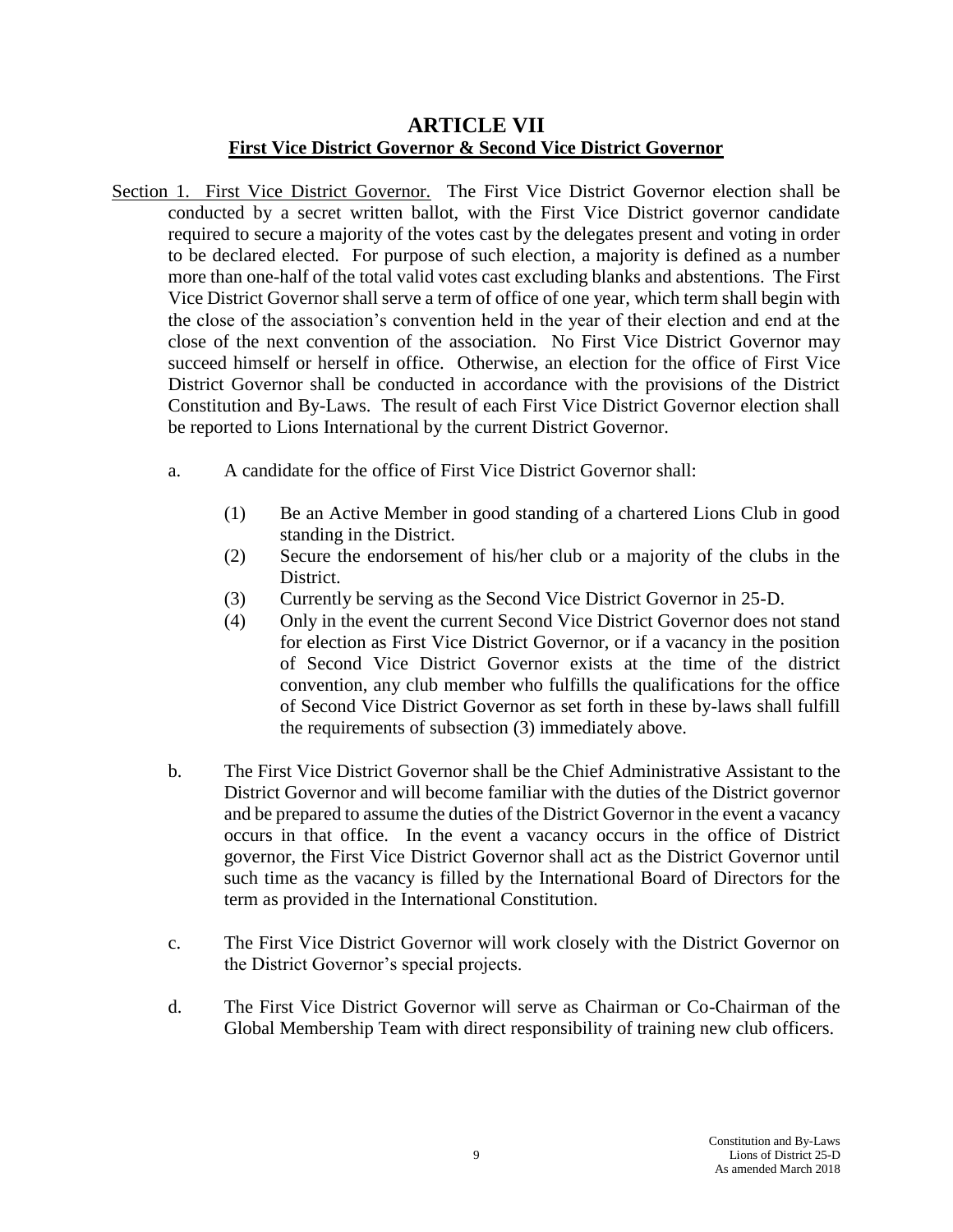- e. The First Vice District Governor will have an expense budget as part of the District's total budget. The First Vice District Governor's expense budget will be based on the seventy-five (\$.75) cents per year per member. Cabinet Treasurer will include this fee, to be paid semi-annually, according to the records of the June and December monthly activities report.
- f. In the event a vacancy occurs in the office of First Vice District governor, the Second Vice District governor moves up into that position. If the Second Vice District Governor chooses not to move up at this time or if no Second Vice District Governor is in office, the District Governor shall appoint a Lion in good standing belonging to a club in good standing. The appointee shall be a current or past Cabinet officer and shall serve until a new First Vice District Governor is elected and assumes his/her duties after the next District Convention.
- Section 2. Second Vice District Governor. The Second Vice District Governor election shall be conducted by a secret written ballot, with the Second Vice District governor candidate required to secure a majority of the votes cast by the delegates present and voting in order to be declared elected. For purpose of such election, a majority is defined as a number more than one-half of the total valid votes cast excluding blanks and abstentions. The Second Vice District Governor shall serve a term of office of one year, which term shall begin with the close of the association's convention held in the year of their election and end at the close of the next convention of the association. No Second Vice District Governor may succeed himself or herself in this office. An election for the office of Second Vice District Governor shall be conducted in accordance with the provisions of the District Constitution and By-Laws. The result of each Second Vice District Governor election shall be reported to the international office by the current District Governor.
	- a. A candidate for the office of Second Vice District Governor shall:
		- (1) Be an Active Member in good standing of a chartered Lions Club in good standing in the District.
		- (2) Secure the endorsement of his/her club or a majority of the clubs in the District.
		- (3) Have served or will have served at the time he/she takes office as Second Vice District Governor:
			- (a) As president of a Lions club for a full term or major portion thereof, and a member of the board of directors of a Lions Club for no less than two (2) additional years; and
			- (b) As Zone Chairman or Region Chairman or cabinet secretary and/or treasurer for a full term or major portion thereof.
			- (c) With none of the above being accomplished concurrently.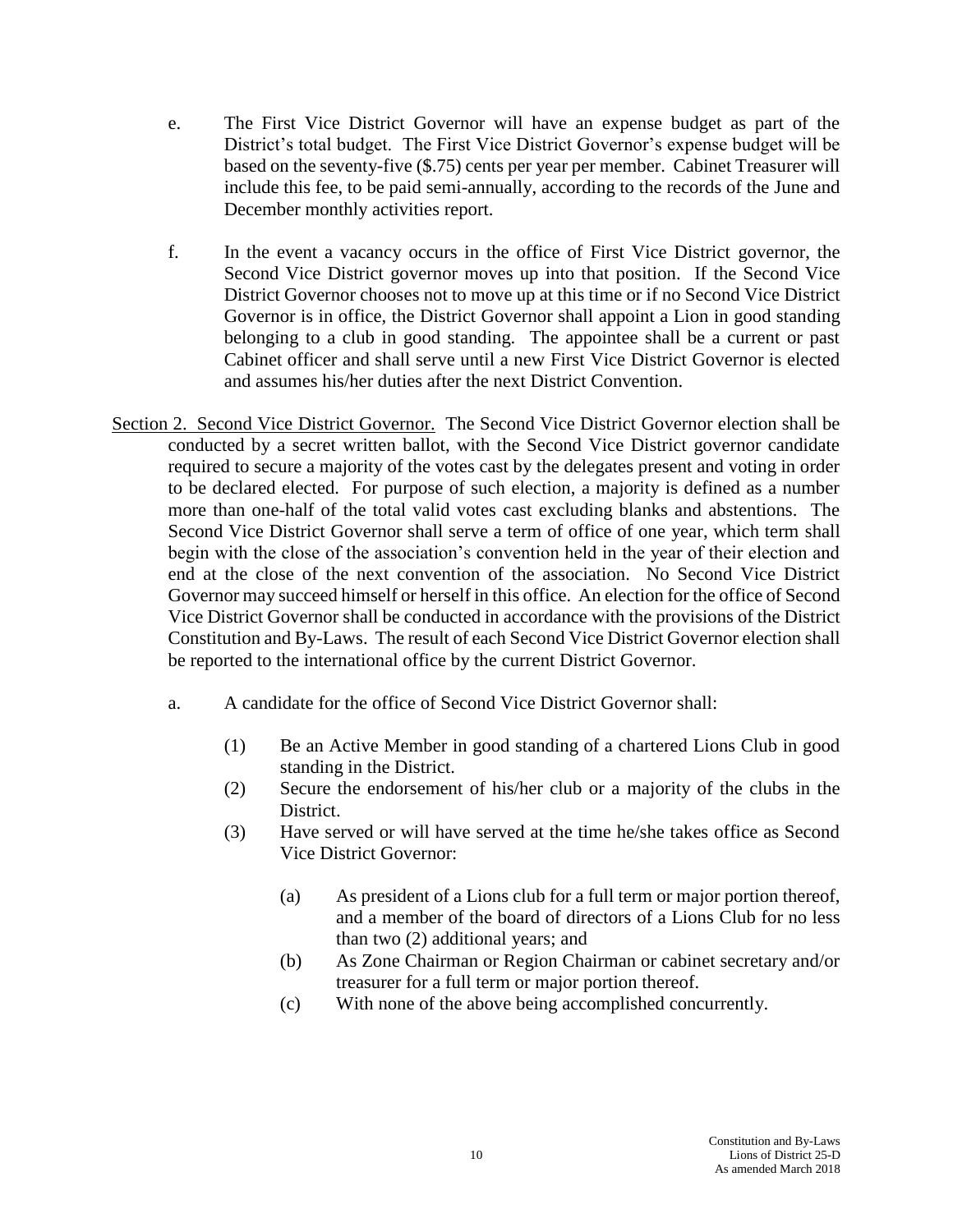- b. The Second Vice District governor is subject to the supervision and direction of the District governor. His/her specific responsibilities shall be to:
	- (1) Further the process of this association.
	- (2) Actively participate and inspire other district officers to administer and promote effective membership growth and new club organization.
	- (3) Perform such duties as assigned by the District governor, including assisting the Global Leadership Team Chairman.
	- (4) Perform such other functions and act as required by the policy of the association.
	- (5) Actively participate in all cabinet meeting and conduct all meetings in the absence of the District Governor and the First Vice District Governor.
	- (6) Participate in the preparation of the district budget.
	- (7) Actively engage in all matters to be continued during the following year.
	- (8) At the request of the District Governor, supervise appropriate district committees and participate in the review of strengths and weaknesses of the district.
- c. In the event a vacancy occurs in the office of Second Vice District governor, the District Governor shall appoint a Lion in good standing belonging to a club in good standing. The appointee shall be a current or past Cabinet officer and shall serve until a new Second Vice District Governor is elected and assume his/her duties after the next District convention.

#### **ARTICLE VIII Cabinet Secretary/Treasurer**

- Section 1. Under the supervision of and the direction of the District Governor and the Cabinet, the Cabinet Secretary shall keep an accurate record of the proceedings of all meetings of the Cabinet and of the business sessions of the District Convention. Copies of the minutes of the same shall be forwarded to members of the Cabinet and to the Office of Lions International within five (5) days after each meeting.
- Section 2. The District Governor and District Treasurer are responsible to the District for all funds collected for their use or entrusted to them for projects. This shall include, but is not limited to, monies collected for dues, state projects, District Convention funds, LCIF grants and any other funds maintained in or on behalf of the District. Any other funds maintained in or on behalf of the District by persons other than the District Governor or District Treasurer are similarly considered the responsibility of the District Governor and are to be accounted for in the District's financial reports.
- Section 3. The District Governor and the District Treasurer shall formulate a District budget at the beginning of the district Governor's year in office. The District budget shall be presented to the District Cabinet at its first meeting of the year.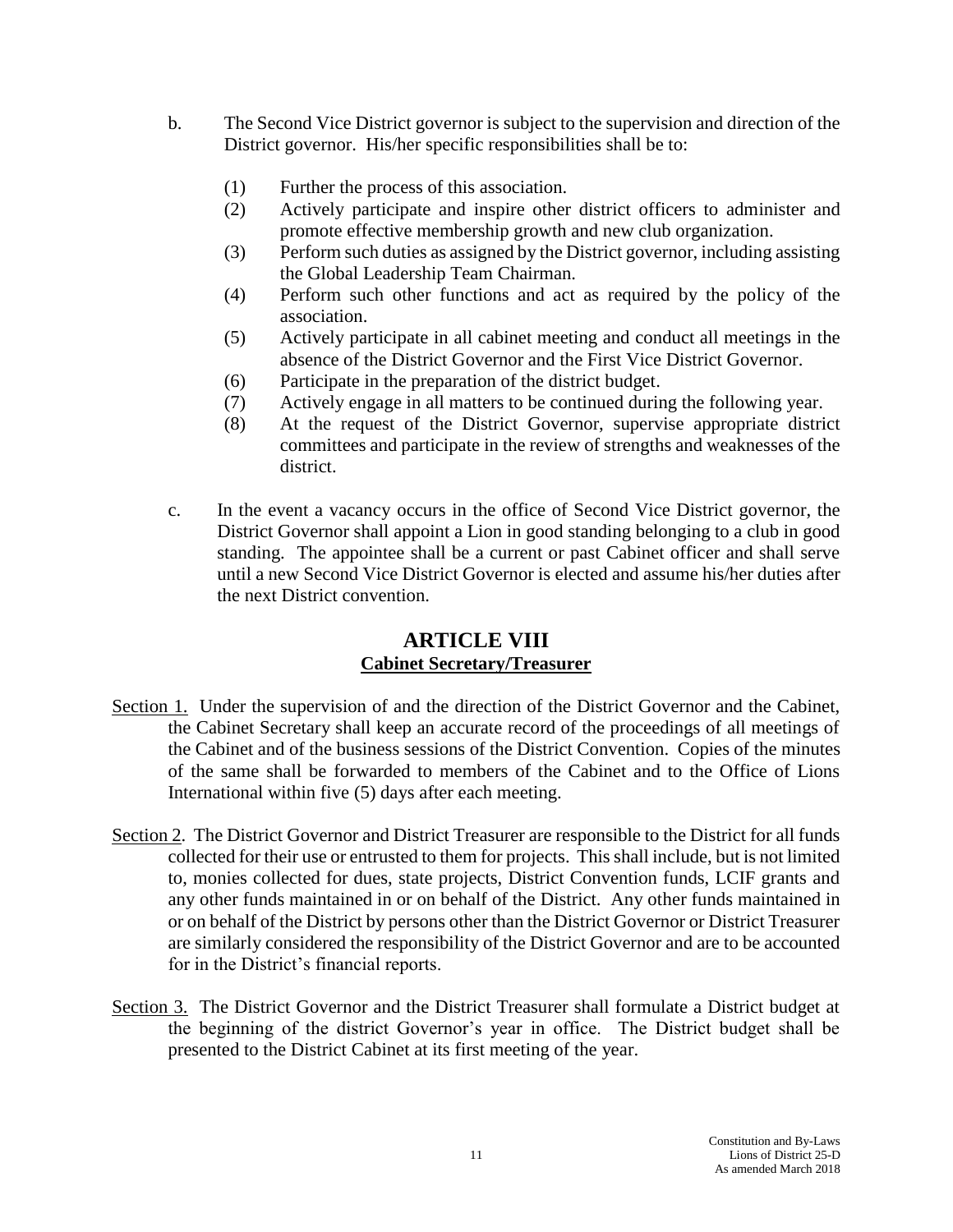- Section 4. The District governor and the District Treasurer shall report on the financial transactions at each cabinet meeting, the District Convention and a final report at the first Cabinet meeting following the close of the year. The reports shall include an accounting for all administrative funds and all project monies including all receipts and payments. These reports will be included in the official record of said meetings.
- Section 5. The books and records of the Cabinet Secretary and Cabinet Treasurer shall be audited annually at the end of the term of office. The Audit Committee will consist of three (3) Lions appointed by the District Governor. The Chairman of such committee, upon completion of the audit, shall report its findings at the first cabinet meeting following the close of the year.
- Section 6. The official records of all cabinet meetings and District Convention, to include the audited financial report, shall be kept as permanent records of the district and passed annually to the successor of the District Governor.

### **ARTICLE IX Region Chairman**

- Section 1. Region Chairman positions shall be at the discretion of the District Governor.
- Section 2. The Region Chairman shall be a member of the District Governor's Cabinet, and shall attend the regular and special meetings of the Cabinet. The Region Chairman shall assist the District Governor in the promotion of Lionism in the region by doing such other duties as may be delegated from time to time by the District Governor and the District Governor's Cabinet. The Region Chairman may recommend to the District Governor the Zone Chairmen to be appointed within the Region.
- Section 3. It shall be the duty of the Region Chairman to promote the annual District, State, and International Conventions among the clubs in the Region, and endeavor to have them represented at each of these conventions by at least the full quota of delegates to which they are entitled. The Region Chairman shall supervise and assist the Zone Chairmen of the Region in the performance of their official duties; and shall cooperate with the Zone Chairmen in promoting attendance at Charter Nights of newly organized clubs. In order to develop good fellowship in the Region, the Region Chairmen shall cooperate with the Zone Chairmen in promoting such social activities as golf, bowling, softball tournaments, banquets, anniversary celebrations, special functions such as meetings in observance of District Governor's Week, honoring Key and Master Key Members, Old Monarchs, Installation of Officers, Induction of new members, outings, and other similar functions. The Official actions of the Region Chairman shall be under the supervision of the District Governor.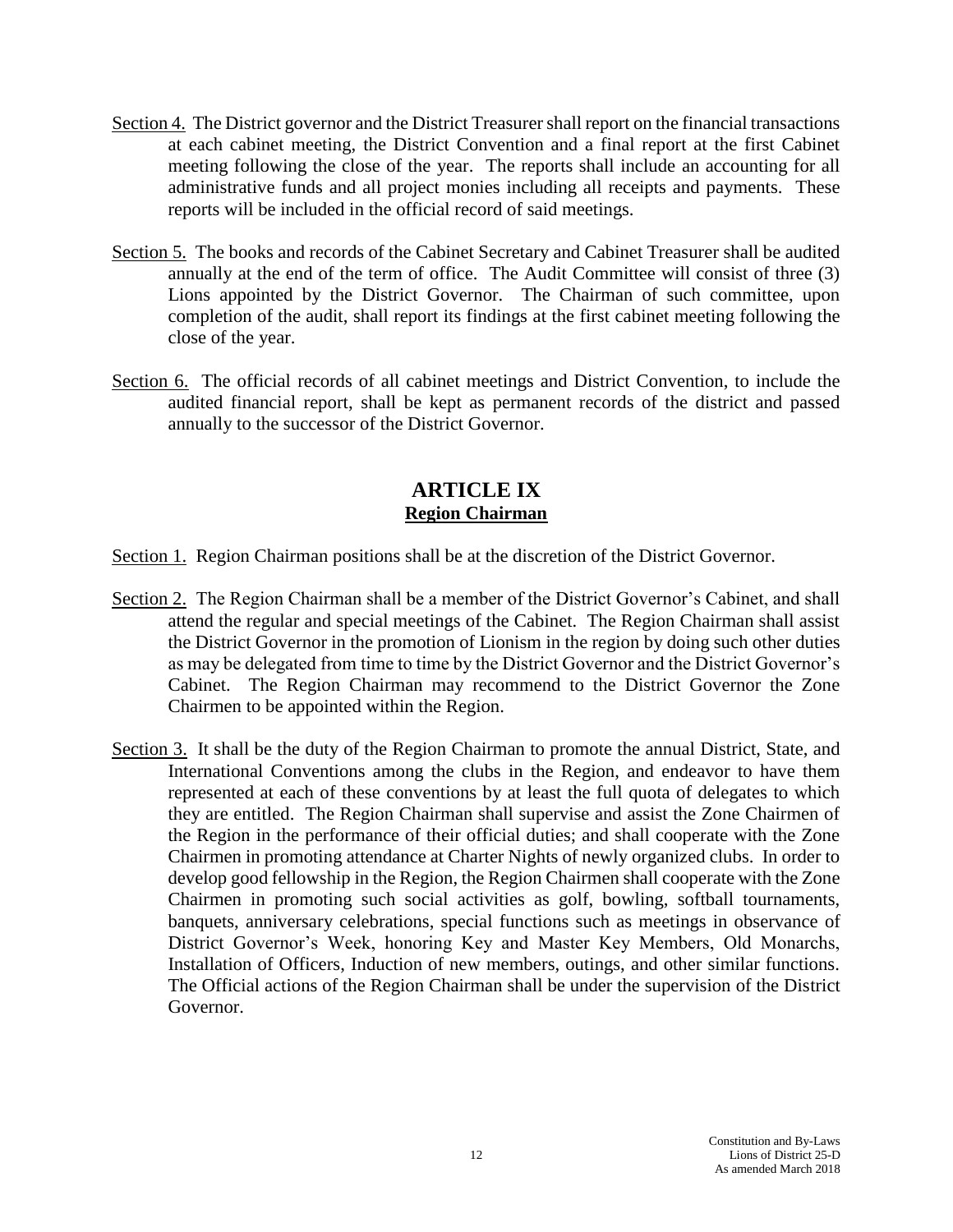Section 4. In the event the Region Chairman, for any reason, does not efficiently and to the best interest of Lionism do the duties of the office, the Region Chairmen may be removed by the District Governor; and in the event the office for any reason vacated, the District Governor shall appoint a successor of the unexpired term.

#### **ARTICLE X Zone Chairman and District Governor's Advisory Committee**

#### Section 1.

- a. The Zone Chairman shall be a member of the District Governor's Cabinet and shall attend the regular and special meetings and perform those duties outlined in the Zone Chairman Manual in addition to those that may be assigned by the District governor.
- b. There shall be a District Governor's Advisory Committee in each Zone, composed of the Zone Chairman and the Presidents and Secretaries of the clubs in the Zone. The Zone Chairman shall be a member and the Chairman of the District Governor's Advisory Committee of the Zone.

#### Section 2.

- a. The Zone Chairman in each Zone shall hold not fewer than three (3) meetings of the District Governor's Advisory Committee during the year, and the first of these meetings shall be held within sixty (6) days after the adjournment of the preceding International Convention.
- b. The Zone Chairman shall be the presiding officer of these meetings. The Zone Chairman shall make a report of each Advisory Committee meeting and send copies within five (5) days thereafter to the Region Chairman and District Governor.
- Section 3. In the event the Zone Chairman, for any reason, does not efficiently, and to the best interest of Lionism, do the duties of the office, the Zone Chairman may be removed by the District Governor; and in the event the office for any reason vacated, the District governor shall appoint a successor to serve the unexpired term.

### **ARTICLE XI District Governor's Honorary Advisory Committee**

- Section 1. there may be a District Governor's Honorary Advisory Committee. The membership of this committee shall consist of Past International Officers, Past International Directors, and Past District Governors within the District and said membership of this committee shall be appointed by the District Governor. The Immediate Past District Governor may be the Chairman of their committee.
- Section 2. This District Governor's Honorary Advisory Committee shall meet when, and as called upon by the District Governor.